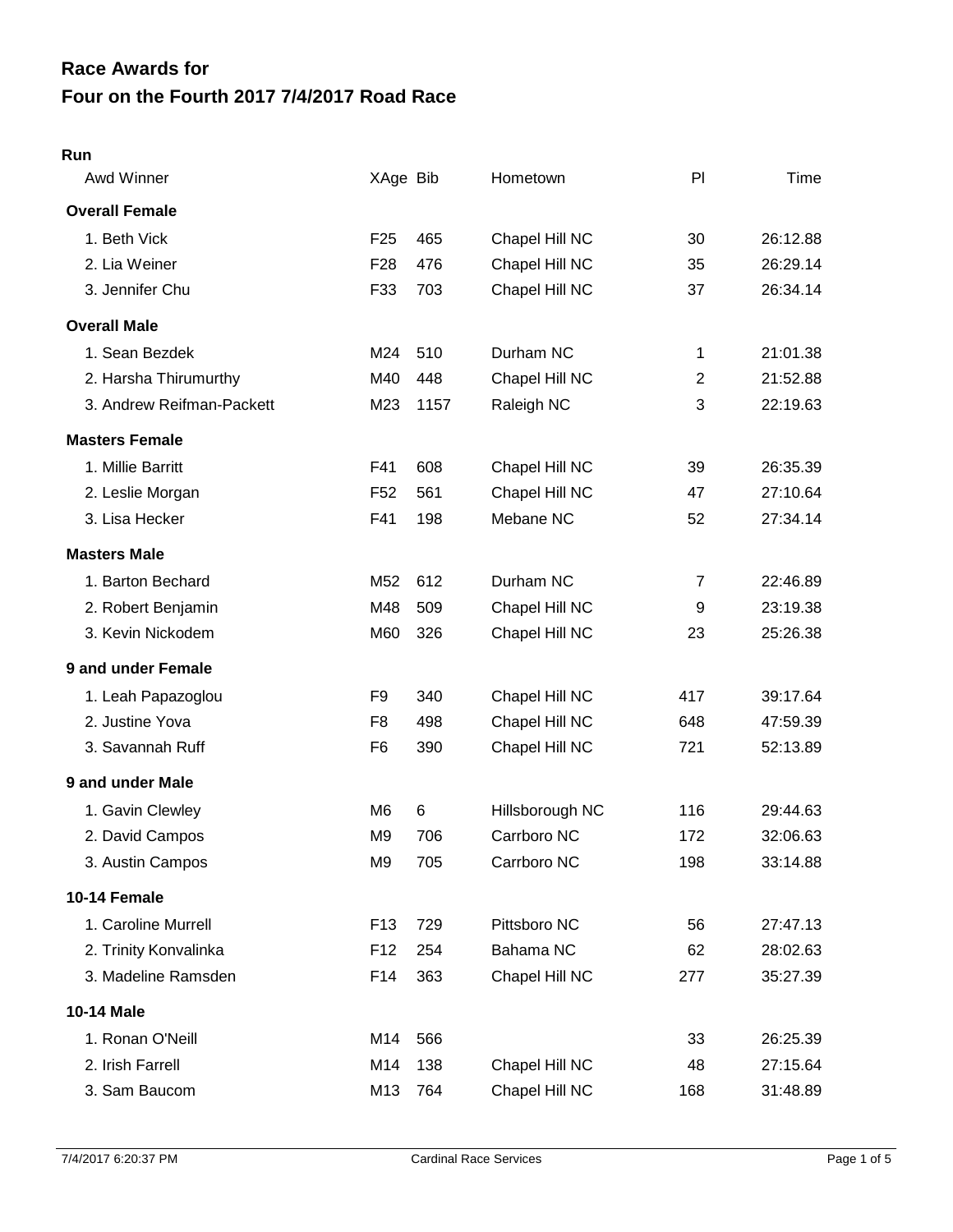### **15-19 Female**

| 1. Marija Crook      | F18             | 733  | Carrboro NC      | 68  | 28:15.88 |
|----------------------|-----------------|------|------------------|-----|----------|
| 2. Carina Tavilos    | F <sub>16</sub> | 1188 | Chapel Hill NC   | 104 | 29:27.88 |
| 3. Isabelle Clough   | F <sub>16</sub> | 622  | Falmouth ME      | 142 | 31:00.39 |
| 15-19 Male           |                 |      |                  |     |          |
| 1. Ethan Barber      | M17             | 1169 | Durham NC        | 4   | 22:35.63 |
| 2. Ben Kearsley      | M17             | 1170 | Durham NC        | 6   | 22:39.64 |
| 3. Owen Rogers       | M15             | 579  | Carrboro NC      | 10  | 23:24.89 |
| 20-24 Female         |                 |      |                  |     |          |
| 1. Nikki Niehoff     | F <sub>24</sub> | 564  | Chapel Hill NC   | 124 | 30:08.63 |
| 2. Rebeca Thweatt    | F <sub>21</sub> | 781  | Chapel Hill NC   | 180 | 32:25.38 |
| 3. Maddie Fisher     | F <sub>20</sub> | 693  | Chapel Hill NC   | 263 | 35:04.14 |
| 20-24 Male           |                 |      |                  |     |          |
| 1. William Bunch     | M24             | 69   | Chapel Hill NC   | 16  | 24:01.39 |
| 2. Paul Noah         | M24             | 327  | Carrboro NC      | 20  | 24:48.88 |
| 3. Henry Hannapel    | M20             | 798  | Durham NC        | 34  | 26:29.14 |
| 25-29 Female         |                 |      |                  |     |          |
| 1. Farrah Madanay    | F <sub>26</sub> | 641  | <b>DURHAM NC</b> | 75  | 28:34.63 |
| 2. Sarah Reid        | F <sub>28</sub> | 369  | Durham NC        | 101 | 29:23.13 |
| 3. Rachel Jantz      | F <sub>27</sub> | 544  | Carrboro NC      | 118 | 29:50.38 |
| 25-29 Male           |                 |      |                  |     |          |
| 1. Michael Hogan     | M28             | 219  | Durham NC        | 12  | 23:43.88 |
| 2. brendan murray    | m29             | 654  | Durham NC        | 19  | 24:42.39 |
| 3. Robert Carr       | M29             | 82   | Chapel Hill NC   | 29  | 26:07.64 |
| <b>30-34 Female</b>  |                 |      |                  |     |          |
| 1. Kym Hunter        | F34             | 231  | Chapel Hill NC   | 79  | 28:40.13 |
| 2. sandy skolochenko | F30             | 415  | <b>DURHAM NC</b> | 143 | 31:05.63 |
| 3. Cori Dary         | F31             | 118  | Durham NC        | 147 | 31:12.14 |
| 30-34 Male           |                 |      |                  |     |          |
| 1. Christopher Motta | M30             | 1176 | Cary NC          | 8   | 23:03.64 |
| 2. Takeshi Ono       | M32             | 657  | Carrboro NC      | 15  | 23:52.13 |
| 3. Scott Houck       | M32             | 1177 | Chapel Hill NC   | 58  | 27:49.63 |
| <b>35-39 Female</b>  |                 |      |                  |     |          |
| 1. Elizabeth Havice  | F39             | 790  | Carrboro NC      | 54  | 27:44.39 |
| 2. Lindsey McIver    | F35             | 558  | Durham NC        | 81  | 28:44.14 |
| 3. Nicole Brown      | F37             | 64   | Chapel Hill NC   | 90  | 29:07.88 |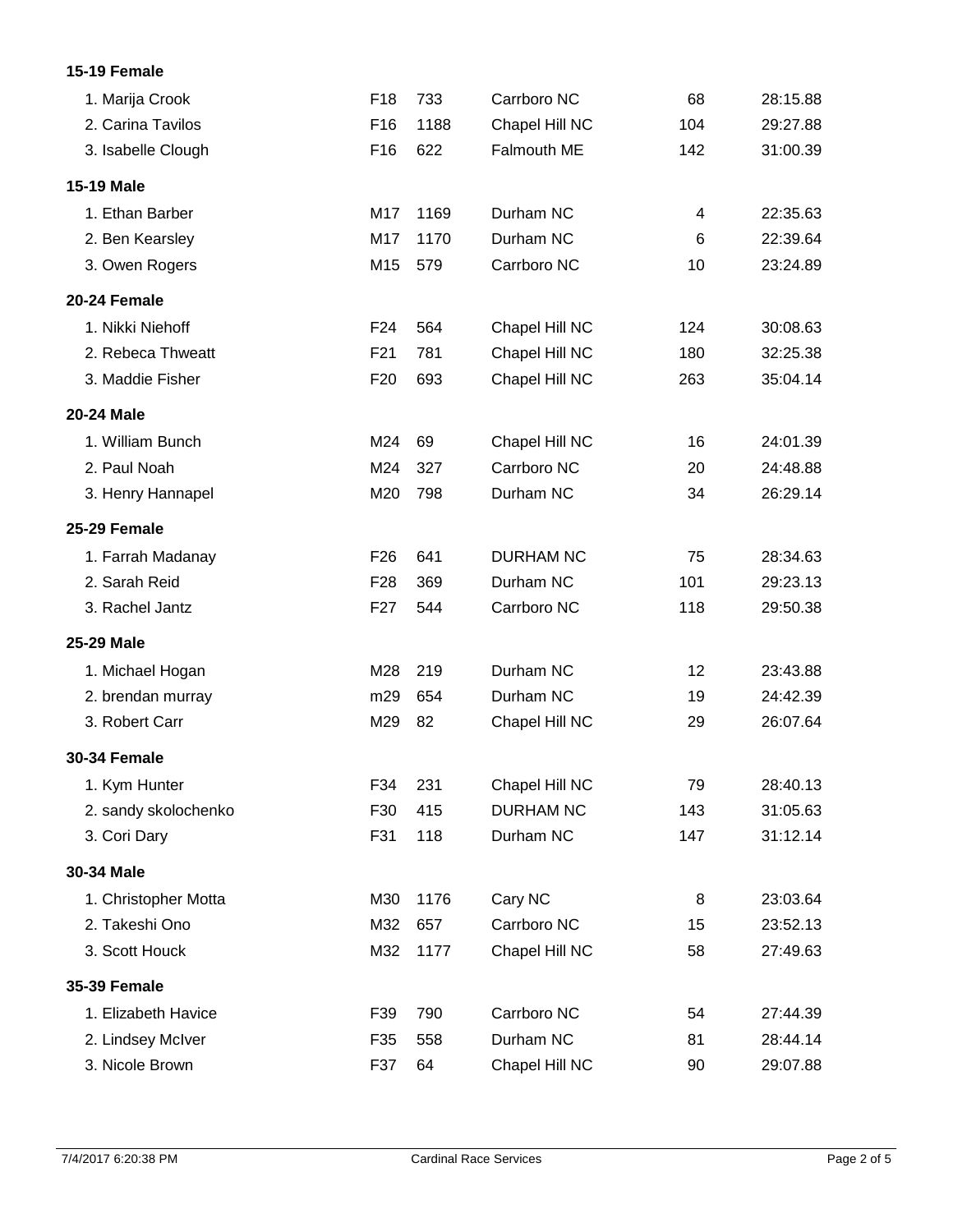#### **35-39 Male**

| 1. Gavin Finlay      | M37             | 1229 | <b>DURHAM NC</b>                | 5   | 22:37.63 |
|----------------------|-----------------|------|---------------------------------|-----|----------|
| 2. Andrew McIver     | M35             | 557  | Durham NC                       | 11  | 23:29.89 |
| 3. Alan Talhelm      | M35             | 668  | <b>DURHAM NC</b>                | 13  | 23:49.38 |
| 40-44 Female         |                 |      |                                 |     |          |
| 1. Laura Hill        | F43             | 210  | Chapel Hill NC                  | 66  | 28:09.88 |
| 2. Megumi Williamson | F40             | 1216 | Chapel Hill NC                  | 77  | 28:37.38 |
| 3. Sara Larson       | F43             | 553  | Chapel Hill NC                  | 82  | 28:44.63 |
| 40-44 Male           |                 |      |                                 |     |          |
| 1. Neal Caren        | M44             | 81   | Chapel Hill NC                  | 36  | 26:29.89 |
| 2. Scott Sanoff      | M44             | 396  | Chapel Hill NC                  | 43  | 26:55.39 |
| 3. Josh Higgins      | M40             | 716  | Chapel Hill NC                  | 57  | 27:47.88 |
| 45-49 Female         |                 |      |                                 |     |          |
| 1. JoAnna Younts     | F49             | 718  | Chapel Hill NC                  | 105 | 29:30.39 |
| 2. Kerry Norman      | F45             | 329  | <b>WAKE FOREST</b><br><b>NC</b> | 121 | 30:03.88 |
| 3. Amy Charney       | F48             | 1166 | Carrboro NC                     | 160 | 31:32.63 |
| 45-49 Male           |                 |      |                                 |     |          |
| 1. Brad Hecker       | M46             | 197  | Mebane NC                       | 60  | 27:53.63 |
| 2. Tim Salemy        | M46             | 771  | Durham NC                       | 63  | 28:05.13 |
| 3. Leland Little     | M48             | 272  | Durham NC                       | 72  | 28:23.63 |
| 50-54 Female         |                 |      |                                 |     |          |
| 1. Larissa Biggers   | F <sub>50</sub> | 42   | Chapel Hill NC                  | 97  | 29:16.89 |
| 2. Jacqueline Gibson | F <sub>52</sub> | 154  | Chapel Hill NC                  | 129 | 30:12.89 |
| 3. Helen Antipov     | F <sub>50</sub> | 604  | Durham NC                       | 132 | 30:17.93 |
| 50-54 Male           |                 |      |                                 |     |          |
| 1. Jim Clabuesch     | M52             | 96   | Chapel Hill NC                  | 24  | 25:34.64 |
| 2. Michael Lee       | M51             | 638  | Clayton NC                      | 45  | 27:07.14 |
| 3. Marcus Alexander  | M51             | 54   | Cambridge MA                    | 50  | 27:23.14 |
| <b>55-59 Female</b>  |                 |      |                                 |     |          |
| 1. Dana Lebo         | F <sub>57</sub> | 738  | Chapel Hill NC                  | 167 | 31:48.65 |
| 2. Jill McArdle      | F <sub>58</sub> | 686  | Chapel Hill NC                  | 194 | 32:56.88 |
| 3. Barbara Campbell  | F <sub>59</sub> | 519  | Carrboro NC                     | 205 | 33:32.10 |
| 55-59 Male           |                 |      |                                 |     |          |
| 1. Gary Slade        | M58             | 417  | Chapel Hill NC                  | 32  | 26:24.14 |
| 2. Bernard Prabucki  | M55             | 357  | Carrboro NC                     | 41  | 26:45.64 |
| 3. Jon Hussey        | M55             | 233  | Chapel Hill NC                  | 51  | 27:26.38 |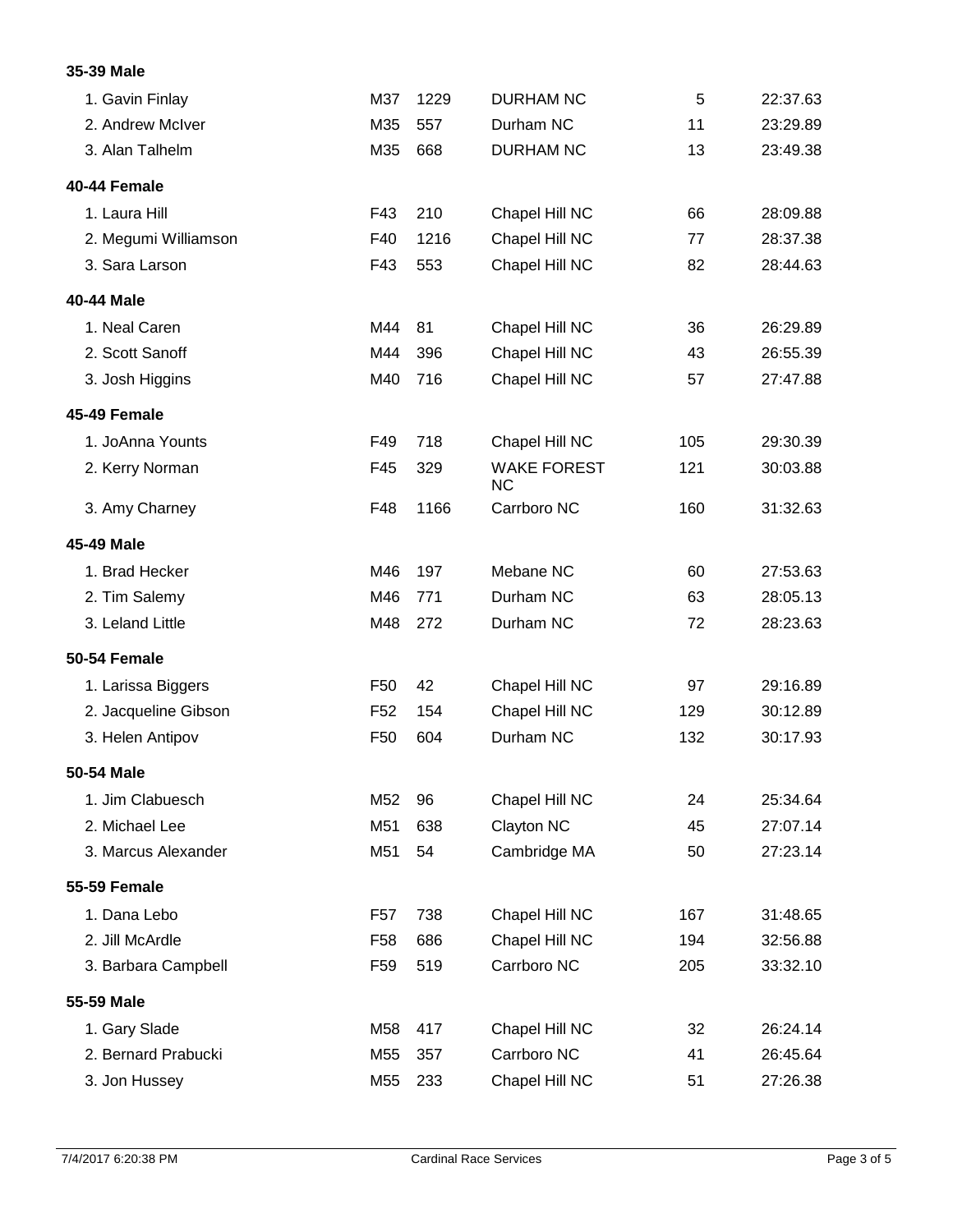### **60-64 Female**

| 1. Julie Jacobson Vann                 | F60 | 631  | Chapel Hill NC   | 347 | 37:13.13    |
|----------------------------------------|-----|------|------------------|-----|-------------|
| 2. Anne Anderson                       | F61 | 102  | Elon NC          | 445 | 40:07.39    |
| 3. Julie Horton                        | F61 | 228  | Chapel Hill NC   | 456 | 40:18.63    |
| 60-64 Male                             |     |      |                  |     |             |
| 1. David Couper                        | M62 | 111  | Chapel Hill NC   | 40  | 26:41.63    |
| 2. Owen Astrachan                      | M61 | 21   | Chapel Hill NC   | 88  | 29:01.14    |
| 3. David Montefiori                    | M63 | 688  | Hillsborough NC  | 106 | 29:30.63    |
| 65-69 Female                           |     |      |                  |     |             |
| 1. Kaye Holder                         | F67 | 1214 | Raleigh NC       | 390 | 38:31.38    |
| 2. Judith Swasey                       | F69 | 749  | Chapel Hill NC   | 512 | 41:29.38    |
| 3. Cecile Skrzynia                     | F69 | 416  | Chapel Hill NC   | 595 | 44:47.64    |
| 65-69 Male                             |     |      |                  |     |             |
| 1. John Northen                        | M67 | 330  | Chapel Hill NC   | 162 | 31:33.90    |
| 2. Andy Huber                          | M67 | 229  | Chapel Hill NC   | 225 | 34:02.13    |
| 3. james paisner                       | M69 | 338  | Carrboro NC      | 406 | 38:53.88    |
| <b>75 and Above Female</b>             |     |      |                  |     |             |
| 1. Sharon Roggenbuck                   | F78 | 378  | Hillsborough NC  | 754 | 55:32.89    |
| 2. Mary McKown                         | F76 | 644  | Chapel Hill NC   | 771 | 58:49.39    |
| 3. Gerald Bell                         | F79 | 36   | Chapel Hill NC   | 795 | 01:03:46.63 |
| <b>75 and Above Male</b>               |     |      |                  |     |             |
| 1. Jerry Surh                          | M78 | 443  | Carrboro NC      | 539 | 42:13.15    |
| 2. Unassigned - 1 Eligible Registrants |     |      |                  |     |             |
| 3. Unassigned - 1 Eligible Registrants |     |      |                  |     |             |
| 70-74 Female                           |     |      |                  |     |             |
| 1. Sheelagh Anderson                   | F70 | 17   | Carrboro NC      | 575 | 43:59.63    |
| 2. Marion Haywood                      | F70 | 196  | Chapel Hill NC   | 816 | 01:08:54.13 |
| 3. Unassigned - 2 Eligible Registrants |     |      |                  |     |             |
| <b>70-74 Male</b>                      |     |      |                  |     |             |
| 1. Thomas Griffin                      | M72 | 174  | Cary NC          | 224 | 33:59.38    |
| 2. Len Bush                            | M72 | 72   | Chapel Hill NC   | 586 | 44:15.87    |
| 3. Robert Baker                        | M70 | 27   | <b>GRAHAM NC</b> | 762 | 56:49.64    |
| Athena                                 |     |      |                  |     |             |
| 1. Olivia Branscum                     | F24 | 57   | Durham NC        | 319 | 36:26.88    |
| 2. Laura Wessell                       | F49 | 480  | Hillsborough NC  | 392 | 38:33.63    |
| 3. Elizabeth Pedraza                   | F33 | 345  | Chapel Hill NC   | 558 | 43:03.39    |